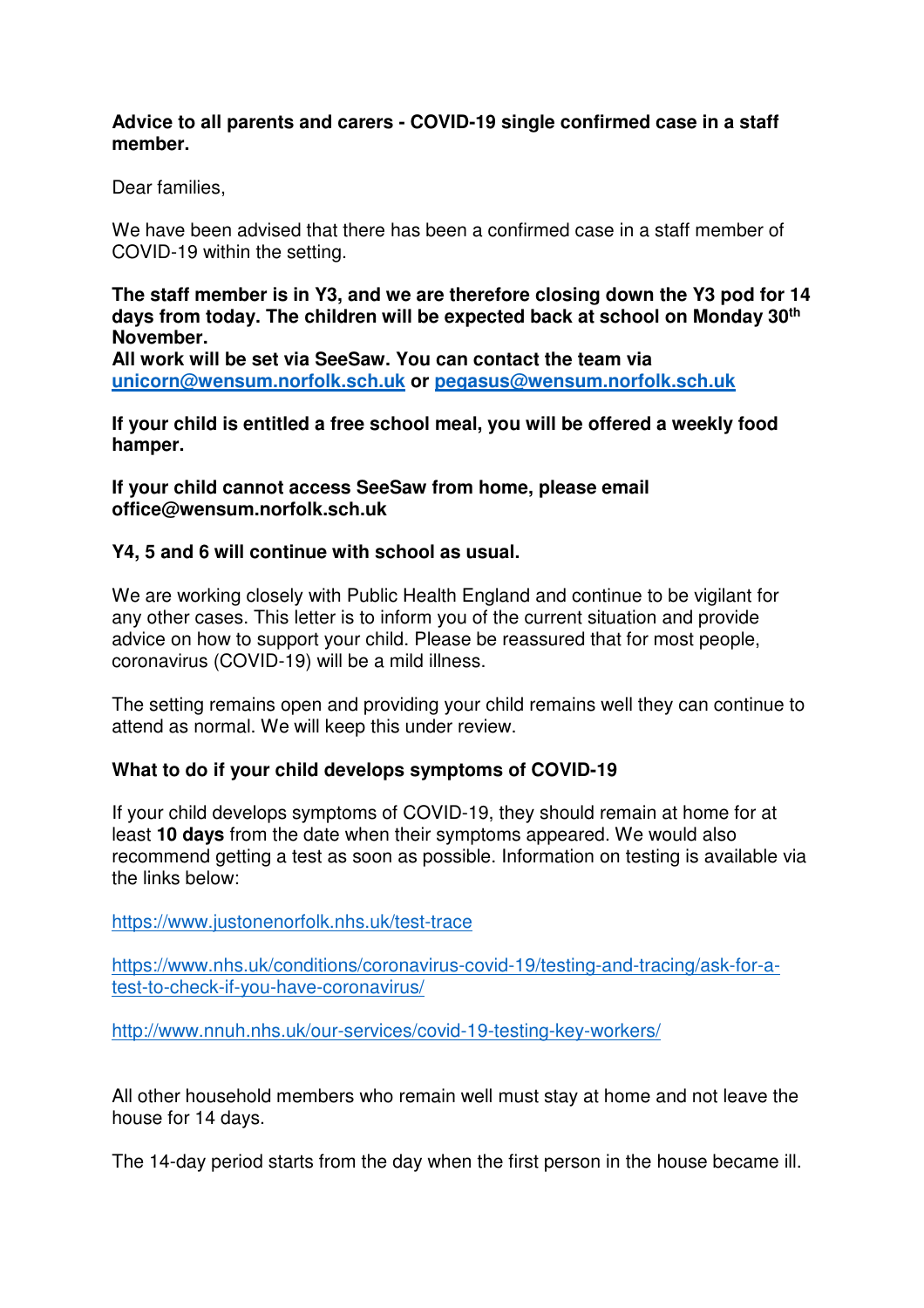Household members should not go to work, school or public areas and exercise should be taken within the home.

By household members staying at home for 14 days you will greatly reduce the overall amount of infection the household could pass on to others in the community.

If you are able you should, move any vulnerable individuals (such as the elderly and those with underlying health conditions) out of your home, to stay with friends or family for the duration of the home isolation period

Further information on isolation is available here:

https://www.gov.uk/government/publications/covid-19-stay-at-home-guidance

If your child is isolating due to developing symptoms themselves, or due the household isolation or being identified as a close contact please let us know as soon as possible in the same way you normally report absence. This will help us to take the right precautions at the setting.

## **Symptoms**

The most common symptoms of coronavirus (COVID-19) are recent onset of:

•new continuous cough and/or

•high temperature

•a loss of, or change in, normal sense of taste or smell (anosmia)

If your child or anyone in the household does develop symptoms, you can seek advice from NHS 111 at https://www.nhs.uk/conditions/coronavirus-covid-19/checkif-you-have-coronavirus-symptoms/ or by phoning 111.

### **How to stop COVID-19 spreading**

There are things you can do to help reduce the risk of you and anyone you live with getting ill with COVID-19

Do

- Follow the guidance on social distancing
- wash your hands with soap and water often do this for at least 20 seconds
- use hand sanitiser if soap and water are not available
- wash your hands as soon as you get home
- cover your mouth and nose with a tissue or your sleeve (not your hands) when you cough or sneeze
- put used tissues in the bin immediately and wash your hands afterwards